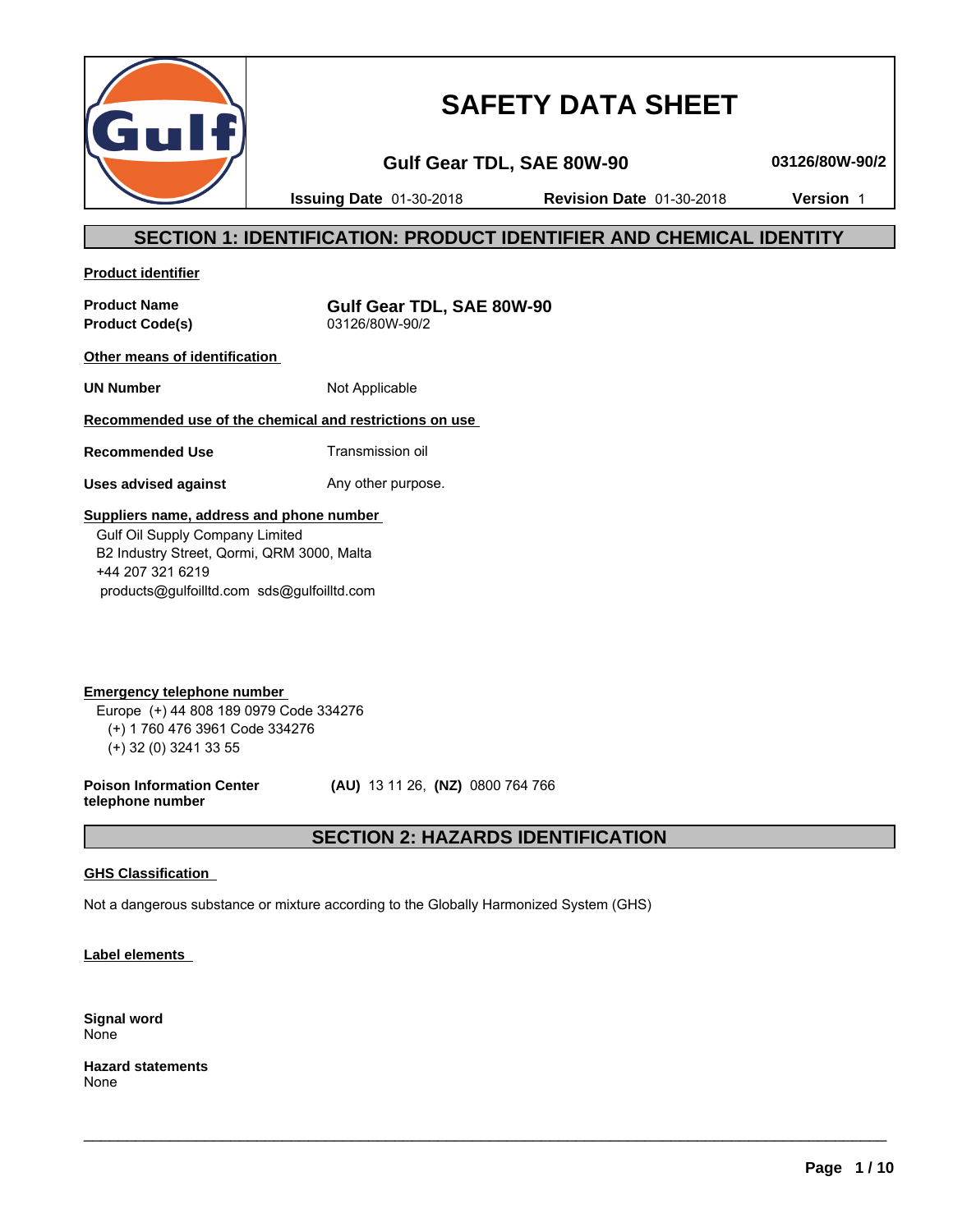# **Precautionary Statements**

None

# **Other hazards**

May cause sensitization of susceptible persons by skin contact

# **SECTION 3: COMPOSITION/INFORMATION ON INGREDIENTS**

 $\_$  ,  $\_$  ,  $\_$  ,  $\_$  ,  $\_$  ,  $\_$  ,  $\_$  ,  $\_$  ,  $\_$  ,  $\_$  ,  $\_$  ,  $\_$  ,  $\_$  ,  $\_$  ,  $\_$  ,  $\_$  ,  $\_$  ,  $\_$  ,  $\_$  ,  $\_$  ,  $\_$  ,  $\_$  ,  $\_$  ,  $\_$  ,  $\_$  ,  $\_$  ,  $\_$  ,  $\_$  ,  $\_$  ,  $\_$  ,  $\_$  ,  $\_$  ,  $\_$  ,  $\_$  ,  $\_$  ,  $\_$  ,  $\_$  ,

This product is a mixture. Health hazard information is based on its ingredients

| <b>Chemical name</b>                                    | <b>CAS No</b> | Weight-%    |
|---------------------------------------------------------|---------------|-------------|
| Highly refined base oil (Viscosity >20.5 cSt @40°C)     |               | 60%<br>100% |
| Highly refined, low viscosity mineral oils/hydrocarbons |               | 1% - 2.5%   |
| $\sim$ <20.5 cSt @40°C)<br>(Viscosity >7                |               |             |

### **Additional information**

Product containing mineral oil with less than 3% DMSO extract as measured by IP 346 See Section 15 for additional information on base oils. The remaining composition is a mixture of non-classified ingredients or additives below the threshold for disclosure

# **SECTION 4: FIRST AID MEASURES**

# **Description of first-aid measures**

| May produce an allergic reaction. When symptoms persist or in all cases of doubt seek<br>medical advice.                                                                                                  |  |
|-----------------------------------------------------------------------------------------------------------------------------------------------------------------------------------------------------------|--|
| Move to fresh air.                                                                                                                                                                                        |  |
| Wash off immediately with plenty of water for at least 15 minutes. Remove and wash<br>contaminated clothing before re-use. May cause an allergic skin reaction. If symptoms<br>persist, call a physician. |  |
| Rinse thoroughly with plenty of water, also under the eyelids. Keep eye wide open while<br>rinsing.                                                                                                       |  |
| Clean mouth with water. Drink plenty of water. Do not induce vomiting without medical<br>advice.                                                                                                          |  |
| Use personal protective equipment. Avoid contact with skin, eyes and clothing.                                                                                                                            |  |
| Most important symptoms and effects, both acute and delayed                                                                                                                                               |  |
| May cause allergic skin reaction                                                                                                                                                                          |  |
| Indication of immediate medical attention and special treatment needed                                                                                                                                    |  |
| May cause sensitization of susceptible persons. Treat symptomatically.                                                                                                                                    |  |
|                                                                                                                                                                                                           |  |

# **SECTION 5: FIRE FIGHTING MEASURES**

# **Extinguishing media**

# **Suitable Extinguishing Media**

Use extinguishing measures that are appropriate to local circumstances and the surrounding environment:, Use CO2, dry chemical, or foam, Water spray or fog, Cool containers / tanks with water spray

 $\_$  ,  $\_$  ,  $\_$  ,  $\_$  ,  $\_$  ,  $\_$  ,  $\_$  ,  $\_$  ,  $\_$  ,  $\_$  ,  $\_$  ,  $\_$  ,  $\_$  ,  $\_$  ,  $\_$  ,  $\_$  ,  $\_$  ,  $\_$  ,  $\_$  ,  $\_$  ,  $\_$  ,  $\_$  ,  $\_$  ,  $\_$  ,  $\_$  ,  $\_$  ,  $\_$  ,  $\_$  ,  $\_$  ,  $\_$  ,  $\_$  ,  $\_$  ,  $\_$  ,  $\_$  ,  $\_$  ,  $\_$  ,  $\_$  ,

# **Extinguishing media which shall not be used for safety reasons**

Do not use a solid water stream as it may scatter and spread fire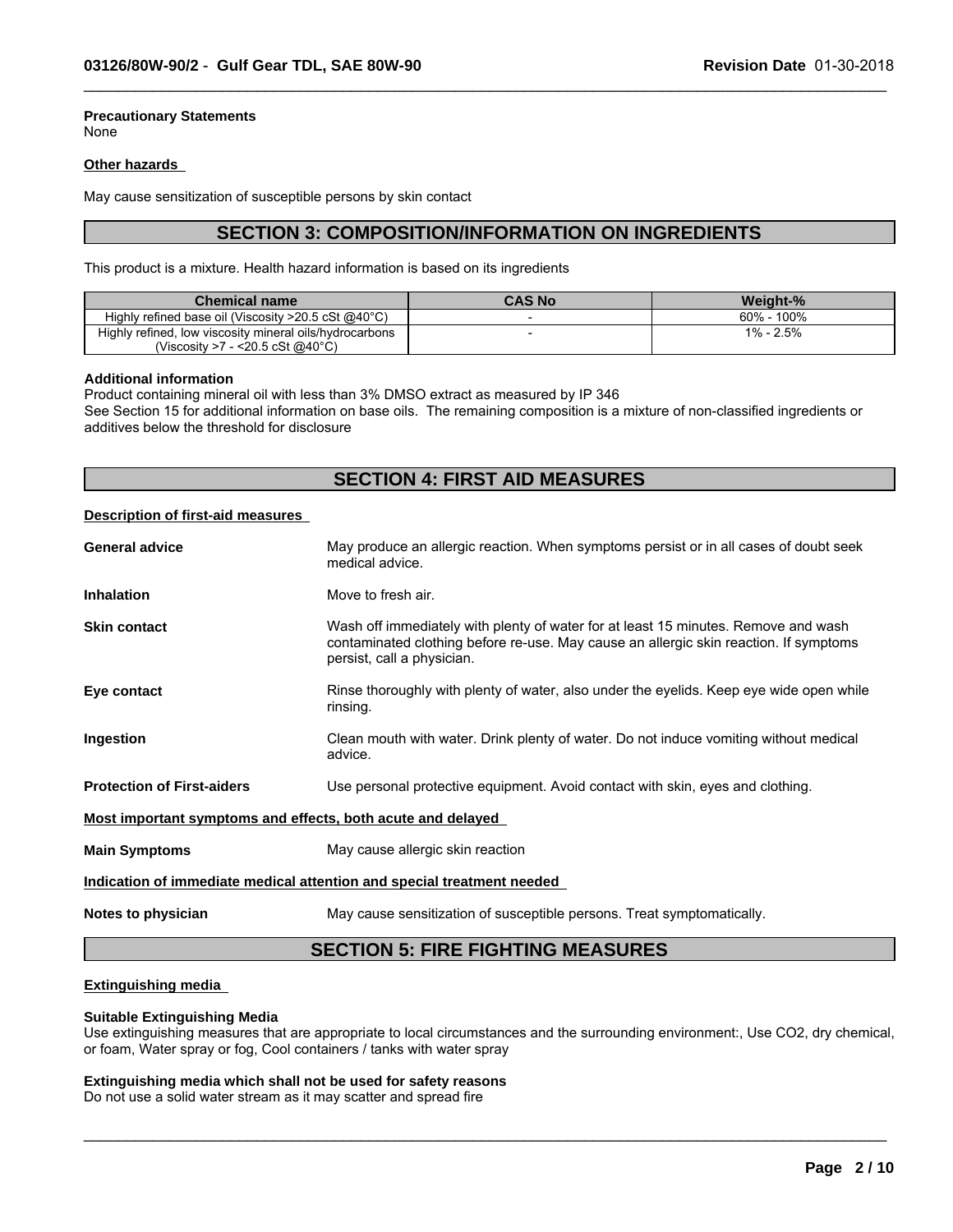# **Specific hazards arising from the chemical**

Thermal decomposition can lead to release of irritating gases and vapors. Carbon monoxide, carbon dioxide and unburned hydrocarbons (smoke). In the event of fire and/or explosion do not breathe fumes. This material creates a fire hazard because it floats on water.

 $\_$  ,  $\_$  ,  $\_$  ,  $\_$  ,  $\_$  ,  $\_$  ,  $\_$  ,  $\_$  ,  $\_$  ,  $\_$  ,  $\_$  ,  $\_$  ,  $\_$  ,  $\_$  ,  $\_$  ,  $\_$  ,  $\_$  ,  $\_$  ,  $\_$  ,  $\_$  ,  $\_$  ,  $\_$  ,  $\_$  ,  $\_$  ,  $\_$  ,  $\_$  ,  $\_$  ,  $\_$  ,  $\_$  ,  $\_$  ,  $\_$  ,  $\_$  ,  $\_$  ,  $\_$  ,  $\_$  ,  $\_$  ,  $\_$  ,

#### **Hazardous decomposition products**

Incomplete combustion and thermolysis produces potentially toxic gases such as carbon monoxide and carbon dioxide

#### **Advice for firefighters**

#### **Special protective equipment for fire-fighters**

As in any fire, wear self-contained breathing apparatus pressure-demand, MSHA/NIOSH (approved or equivalent) and full protective gear

# **SECTION 6: ACCIDENTAL RELEASE MEASURES**

### **Personal precautions, protective equipment and emergency procedures**

Remove all sources of ignition. Ensure adequate ventilation. Use personal protective equipment. Avoid contact with skin, eyes and clothing.

| Advice for non-emergency | Material can create slippery conditions. |
|--------------------------|------------------------------------------|
| personnel                |                                          |

**Advice for emergency responders** For personal protection see section 8.

#### **Environmental precautions**

Prevent further leakage or spillage if safe to do so. Do not flush into surface water or sanitary sewer system.

#### **Methods and materials for containment and cleaning up**

Soak up with inert absorbent material (e.g. sand, silica gel, acid binder, universal binder, sawdust). Dike to collect large liquid spills.

# **Reference to other sections**

See also section 8/12/13

# **SECTION 7: HANDLING AND STORAGE**

### **Precautions for safe handling**

Ensure adequate ventilation. Do not eat, drink or smoke when using this product. Handle in accordance with good industrial hygiene and safety practice. Wear personal protective equipment. Avoid contact with skin, eyes and clothing. Remove and wash contaminated clothing before re-use.

### **Conditions for safe storage, including any incompatibilities**

#### **Technical measures/Storage conditions**

Keep containers tightly closed in a dry, cool and well-ventilated place. Keep away from open flames, hot surfaces and sources of ignition.

**Incompatible materials** Oxidizing agent

**Recommended Use Transmission oil** 

# **SECTION 8: EXPOSURE CONTROLS/PERSONAL PROTECTION**

 $\_$  ,  $\_$  ,  $\_$  ,  $\_$  ,  $\_$  ,  $\_$  ,  $\_$  ,  $\_$  ,  $\_$  ,  $\_$  ,  $\_$  ,  $\_$  ,  $\_$  ,  $\_$  ,  $\_$  ,  $\_$  ,  $\_$  ,  $\_$  ,  $\_$  ,  $\_$  ,  $\_$  ,  $\_$  ,  $\_$  ,  $\_$  ,  $\_$  ,  $\_$  ,  $\_$  ,  $\_$  ,  $\_$  ,  $\_$  ,  $\_$  ,  $\_$  ,  $\_$  ,  $\_$  ,  $\_$  ,  $\_$  ,  $\_$  ,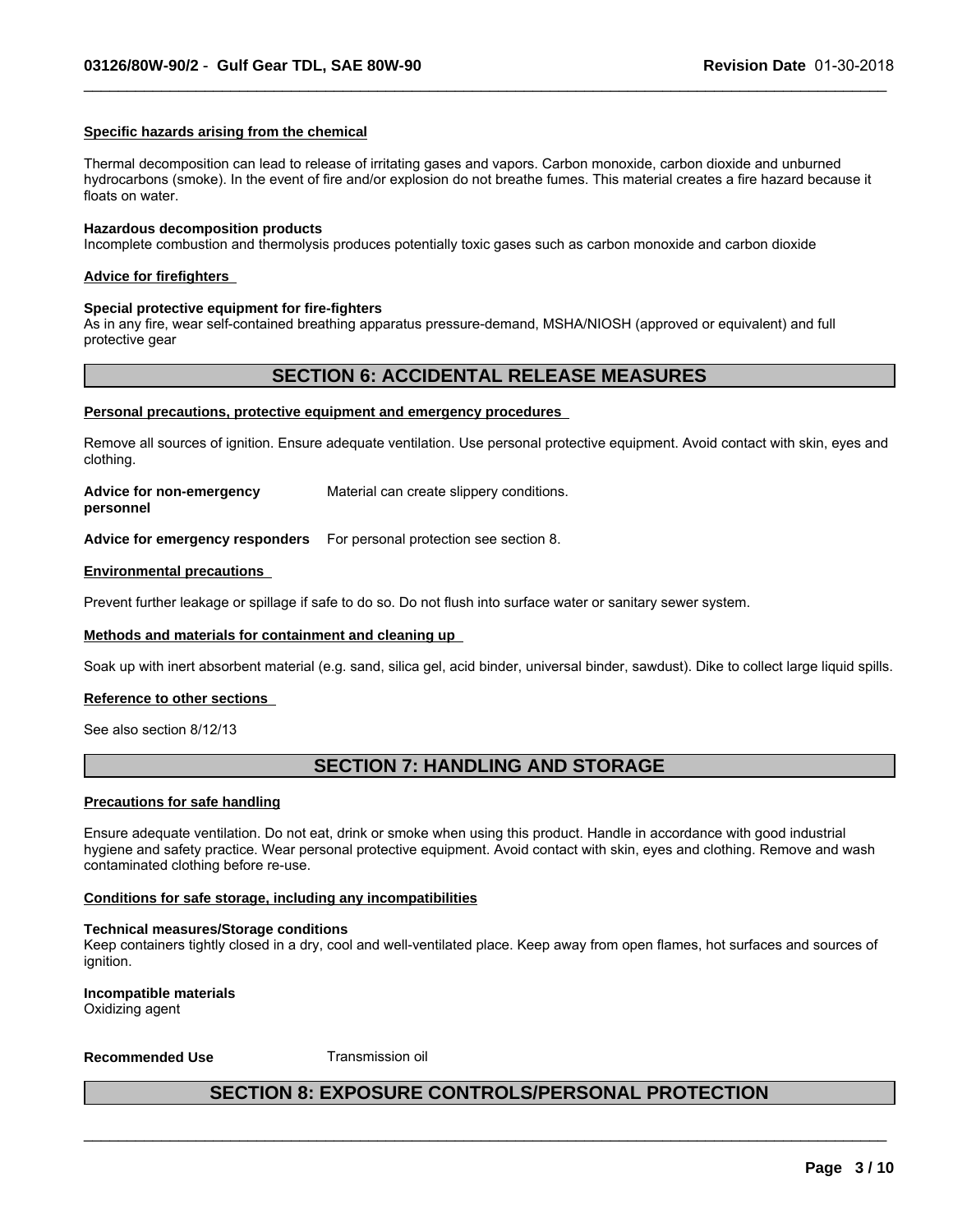# **Control parameters**

# **Exposure Limits**

| <b>Chemical name</b>                                                                            | Australia | New Zealand                                          | <b>New Zealand - Biological Exposure</b><br>Indices (BEI) |
|-------------------------------------------------------------------------------------------------|-----------|------------------------------------------------------|-----------------------------------------------------------|
| Highly refined base oil (Viscosity >20.5 cSt)<br>@40°C)                                         |           | TWA: $5 \text{ mg/m}^3$<br>STEL: $10 \text{ mg/m}^3$ |                                                           |
| Highly refined, low viscosity mineral<br>oils/hydrocarbons (Viscosity >7 - <20.5 cSt)<br>@40°C) |           | TWA: $5 \text{ mg/m}^3$<br>STEL: $10 \text{ mg/m}^3$ |                                                           |

 $\_$  ,  $\_$  ,  $\_$  ,  $\_$  ,  $\_$  ,  $\_$  ,  $\_$  ,  $\_$  ,  $\_$  ,  $\_$  ,  $\_$  ,  $\_$  ,  $\_$  ,  $\_$  ,  $\_$  ,  $\_$  ,  $\_$  ,  $\_$  ,  $\_$  ,  $\_$  ,  $\_$  ,  $\_$  ,  $\_$  ,  $\_$  ,  $\_$  ,  $\_$  ,  $\_$  ,  $\_$  ,  $\_$  ,  $\_$  ,  $\_$  ,  $\_$  ,  $\_$  ,  $\_$  ,  $\_$  ,  $\_$  ,  $\_$  ,

*Australia - Workplace Exposure Standards for Airborne Contaminants. New Zealand - Workplace Exposure Standards and Biological Exposure Indices.*

# **Appropriate engineering controls**

| <b>Engineering controls</b>                                               | Ensure adequate ventilation, especially in confined areas.                                                                                                                                     |  |  |
|---------------------------------------------------------------------------|------------------------------------------------------------------------------------------------------------------------------------------------------------------------------------------------|--|--|
|                                                                           | Individual protection measures, such as personal protective equipment                                                                                                                          |  |  |
| Eye/face protection<br>Skin and body protection<br><b>Hand Protection</b> | Safety glasses with side-shields.<br>Long sleeved clothing.<br>Protective gloves. Please observe the instructions regarding permeability and breakthrough                                      |  |  |
|                                                                           | time which are provided by the supplier of the gloves. Also take into consideration the<br>specific local conditions under which the product is used, such as the danger of cuts,<br>abrasion. |  |  |
| <b>Respiratory protection</b>                                             | No special protective equipment required. In case of mist, spray or aerosol exposure wear<br>suitable personal respiratory protection and protective suit.                                     |  |  |
| <b>Hygiene measures</b>                                                   | Regular cleaning of equipment, work area and clothing is recommended.                                                                                                                          |  |  |
| <b>Environmental Exposure Controls</b><br>Thermal hazards                 | No special environmental precautions required.<br>None under normal use conditions                                                                                                             |  |  |

# **SECTION 9: PHYSICAL AND CHEMICAL PROPERTIES**

 $\_$  ,  $\_$  ,  $\_$  ,  $\_$  ,  $\_$  ,  $\_$  ,  $\_$  ,  $\_$  ,  $\_$  ,  $\_$  ,  $\_$  ,  $\_$  ,  $\_$  ,  $\_$  ,  $\_$  ,  $\_$  ,  $\_$  ,  $\_$  ,  $\_$  ,  $\_$  ,  $\_$  ,  $\_$  ,  $\_$  ,  $\_$  ,  $\_$  ,  $\_$  ,  $\_$  ,  $\_$  ,  $\_$  ,  $\_$  ,  $\_$  ,  $\_$  ,  $\_$  ,  $\_$  ,  $\_$  ,  $\_$  ,  $\_$  ,

### **Information on basic physical and chemical properties**

| <b>Physical state</b><br>Odor                                                                               | liquid<br>Hydrocarbon-like                                            | Appearance<br><b>Odor threshold</b> | clear amber<br>Not Determined |
|-------------------------------------------------------------------------------------------------------------|-----------------------------------------------------------------------|-------------------------------------|-------------------------------|
| Property<br>рH<br>Melting point / freezing point                                                            | Values<br>Not Determined<br>Not Determined                            |                                     | Remarks                       |
| Boiling point / boiling range<br><b>Flash point</b><br><b>Evaporation rate</b><br>Flammability (solid, gas) | Not Determined<br>234 °C / 453 °F<br>Not Determined<br>Not Determined |                                     | ASTM D 92                     |
| <b>Flammability Limit in Air</b><br>Upper flammability limit:<br>Lower flammability limit:                  | Not Determined<br>Not Determined                                      |                                     |                               |
| Vapor pressure<br>Vapor density<br><b>Relative density</b>                                                  | Not Determined<br>Not Determined<br>0.8785                            |                                     | @15°C                         |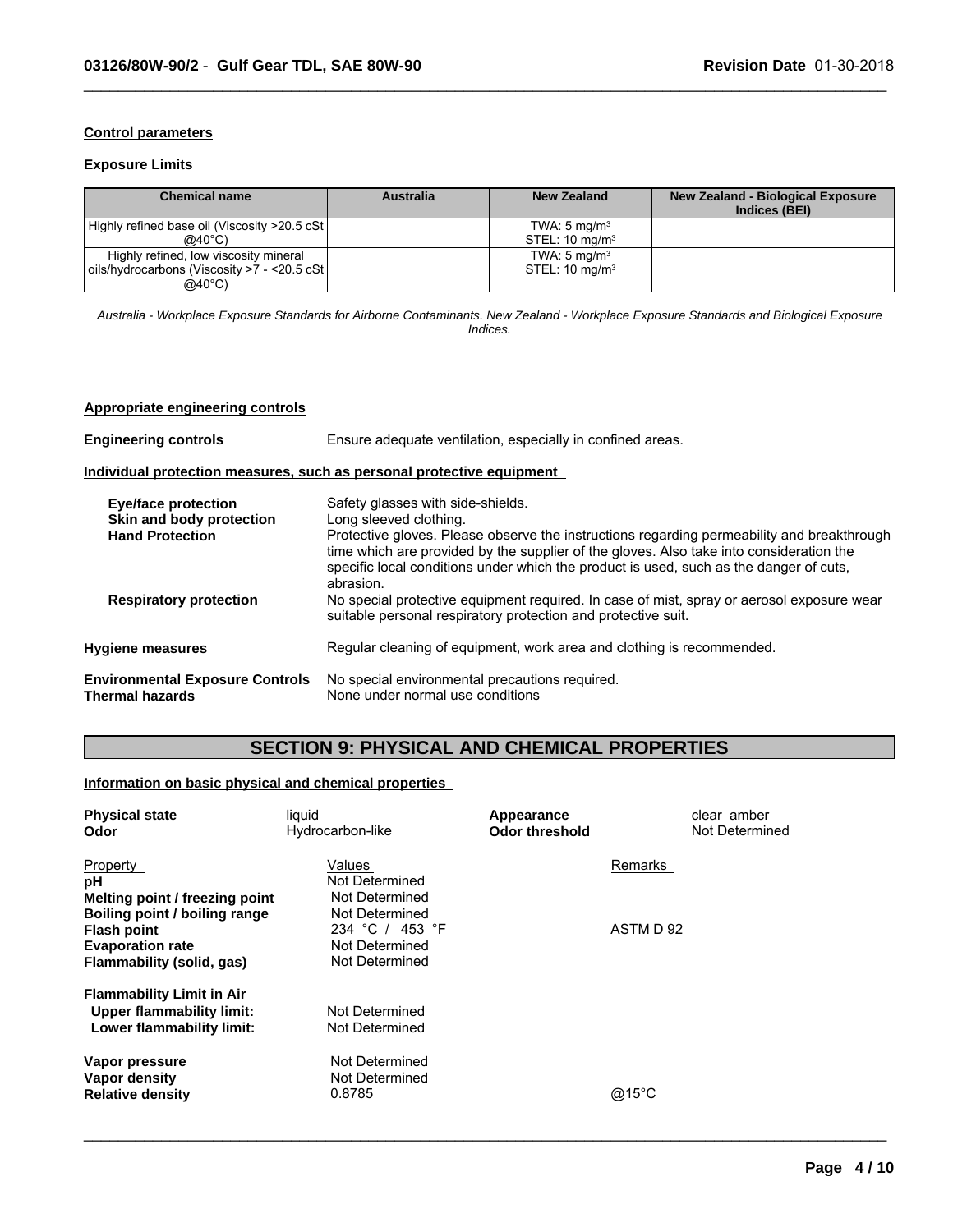| Solubility(ies)<br><b>Partition coefficient</b><br><b>Autoignition temperature</b><br><b>Decomposition temperature</b><br><b>Kinematic viscosity</b><br><b>Explosive properties</b><br><b>Oxidizing Properties</b> | Insoluble in water<br>Not Determined<br>Not Determined<br>Not Determined<br>96.77 cSt @ 40 °C<br>Not applicable<br>Not applicable | ASTM D445              |  |
|--------------------------------------------------------------------------------------------------------------------------------------------------------------------------------------------------------------------|-----------------------------------------------------------------------------------------------------------------------------------|------------------------|--|
| <b>Other Information</b>                                                                                                                                                                                           |                                                                                                                                   |                        |  |
| Viscosity, kinematic (100°C)<br><b>Pour Point</b><br>VOC Content (ASTM E-1868-10)<br><b>VOC content</b>                                                                                                            | 14.25 cSt @ 100°C<br>$-33$ °C / $-27$ °F<br>Not Determined<br>Not Determined                                                      | ASTM D445<br>ASTM D 97 |  |

# **SECTION 10: STABILITY AND REACTIVITY**

 $\_$  ,  $\_$  ,  $\_$  ,  $\_$  ,  $\_$  ,  $\_$  ,  $\_$  ,  $\_$  ,  $\_$  ,  $\_$  ,  $\_$  ,  $\_$  ,  $\_$  ,  $\_$  ,  $\_$  ,  $\_$  ,  $\_$  ,  $\_$  ,  $\_$  ,  $\_$  ,  $\_$  ,  $\_$  ,  $\_$  ,  $\_$  ,  $\_$  ,  $\_$  ,  $\_$  ,  $\_$  ,  $\_$  ,  $\_$  ,  $\_$  ,  $\_$  ,  $\_$  ,  $\_$  ,  $\_$  ,  $\_$  ,  $\_$  ,

### **Reactivity**

None under normal use conditions

#### **Chemical stability**

Stable under normal conditions

#### **Possibility of hazardous reactions**

None under normal use conditions

# **Conditions to avoid**

Keep away from open flames, hot surfaces and sources of ignition, Extremes of temperature and direct sunlight

#### **Incompatible materials**

Oxidizing agent

# **Hazardous decomposition products**

Incomplete combustion and thermolysis produces potentially toxic gases such as carbon monoxide and carbon dioxide.

# **SECTION 11: TOXICOLOGICAL INFORMATION**

# **Information on the likely routes of exposure**

#### **Product Information - Principle Routes of Exposure**

| <b>Inhalation</b> | None known |
|-------------------|------------|
|                   |            |

**Eye contact** None known

**Skin contact** Repeated or prolonged skin contact may cause allergic reactions with susceptible persons

 $\_$  ,  $\_$  ,  $\_$  ,  $\_$  ,  $\_$  ,  $\_$  ,  $\_$  ,  $\_$  ,  $\_$  ,  $\_$  ,  $\_$  ,  $\_$  ,  $\_$  ,  $\_$  ,  $\_$  ,  $\_$  ,  $\_$  ,  $\_$  ,  $\_$  ,  $\_$  ,  $\_$  ,  $\_$  ,  $\_$  ,  $\_$  ,  $\_$  ,  $\_$  ,  $\_$  ,  $\_$  ,  $\_$  ,  $\_$  ,  $\_$  ,  $\_$  ,  $\_$  ,  $\_$  ,  $\_$  ,  $\_$  ,  $\_$  ,

**Ingestion** None known

# **Numerical measures of toxicity - Product Information**

| ATEmix (oral)   | >2000 mg/kg |
|-----------------|-------------|
| ATEmix (dermal) | >2000 mg/kg |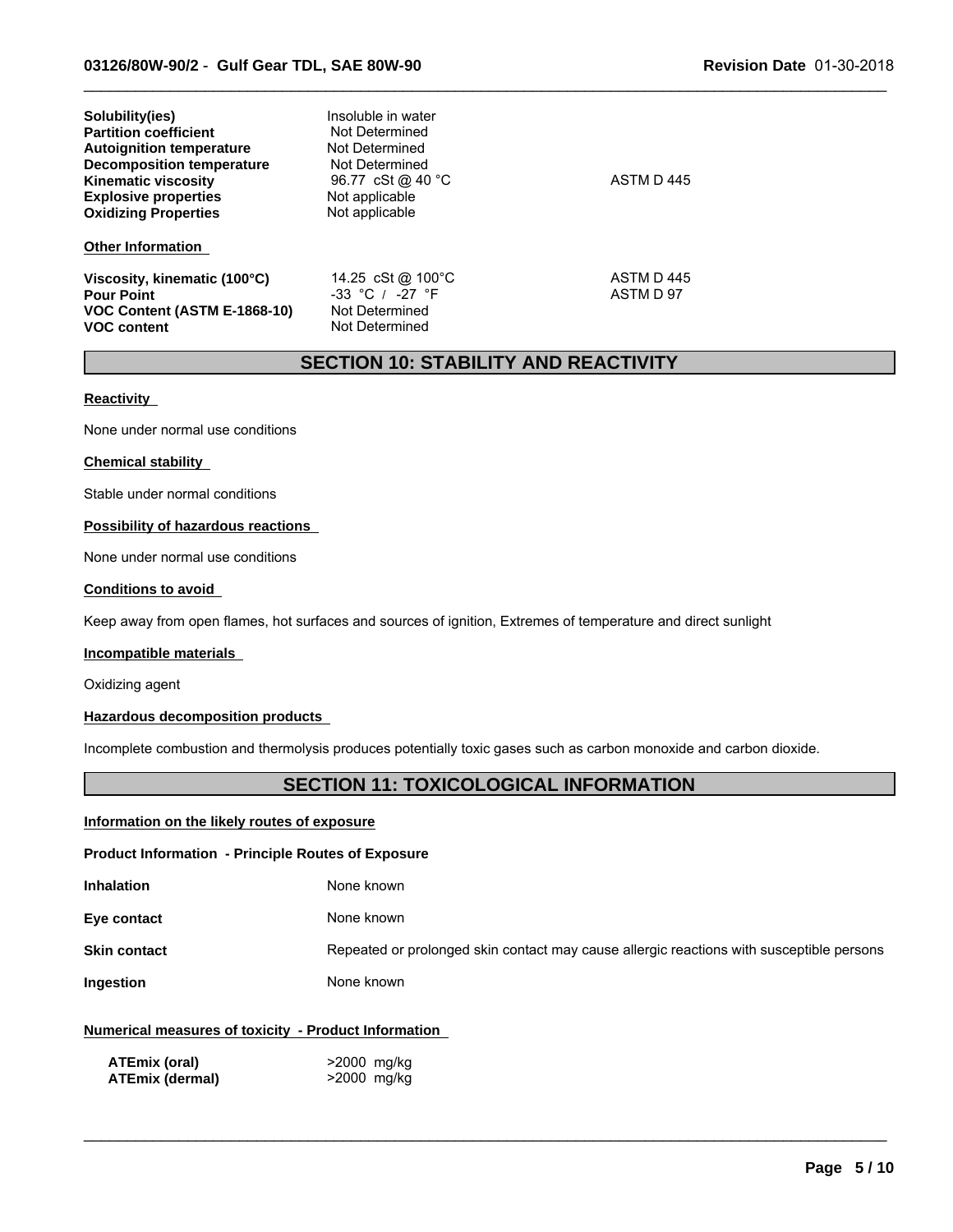# **Acute toxicity - Product Information**

Product does not present an acute toxicity hazard based on known or supplied information.

### **Acute toxicity - Component Information**

| <b>Chemical name</b>                  | Oral LD50   | Dermal LD50 | <b>Inhalation LC50</b> |
|---------------------------------------|-------------|-------------|------------------------|
| Highly refined base oil (Viscosity    | >2000 mg/kg | >2000 mg/kg |                        |
| $>20.5 \text{ cSt}$ @ 40 °C)          |             |             |                        |
| Highly refined, low viscosity mineral | >2000 mg/kg | >2000 mg/kg |                        |
| oils/hydrocarbons (Viscosity >7 -     |             |             |                        |
| $<$ 20.5 cSt @40 $^{\circ}$ C)        |             |             |                        |

 $\_$  ,  $\_$  ,  $\_$  ,  $\_$  ,  $\_$  ,  $\_$  ,  $\_$  ,  $\_$  ,  $\_$  ,  $\_$  ,  $\_$  ,  $\_$  ,  $\_$  ,  $\_$  ,  $\_$  ,  $\_$  ,  $\_$  ,  $\_$  ,  $\_$  ,  $\_$  ,  $\_$  ,  $\_$  ,  $\_$  ,  $\_$  ,  $\_$  ,  $\_$  ,  $\_$  ,  $\_$  ,  $\_$  ,  $\_$  ,  $\_$  ,  $\_$  ,  $\_$  ,  $\_$  ,  $\_$  ,  $\_$  ,  $\_$  ,

### **Delayed and immediate effects as well as chronic effects from short and long-term exposure**

| <b>Skin corrosion/irritation</b>                                                      | Based on available data, the classification criteria are not met.                                                                               |
|---------------------------------------------------------------------------------------|-------------------------------------------------------------------------------------------------------------------------------------------------|
| Serious eye damage/eye irritation                                                     | Based on available data, the classification criteria are not met.                                                                               |
| <b>Sensitization</b><br><b>Respiratory Sensitization</b><br><b>Skin sensitization</b> | Based on available data, the classification criteria are not met.<br>Repeated contact may cause allergic reactions in very susceptible persons. |
| Germ cell mutagenicity                                                                | Based on available data, the classification criteria are not met.                                                                               |
| Carcinogenicity                                                                       | Based on available data, the classification criteria are not met.                                                                               |
| <b>Reproductive toxicity</b>                                                          | Based on available data, the classification criteria are not met.                                                                               |
| Specific target organ systemic<br>toxicity (single exposure)                          | Based on available data, the classification criteria are not met                                                                                |
| Specific target organ systemic<br>toxicity (repeated exposure)                        | Based on available data, the classification criteria are not met                                                                                |
| <b>Aspiration hazard</b>                                                              | Based on available data, the classification criteria are not met.                                                                               |
| <b>Exposure levels</b>                                                                | See section 8 for more information                                                                                                              |
| Interactive effects                                                                   | None known                                                                                                                                      |

# **SECTION 12: ECOLOGICAL INFORMATION**

# **Toxicity**

No special environmental measures are necessary

| <b>Chemical name</b>                                                                     | Algae/aquatic plants | <b>Fish</b>      | <b>Toxicity to</b><br>microorganisms | <b>Crustacea</b> |
|------------------------------------------------------------------------------------------|----------------------|------------------|--------------------------------------|------------------|
| Highly refined base oil<br> Viscosity > 20.5 cSt @40°C                                   | >100: 72 h mg/L      | $>100:96$ h mg/L |                                      | >100: 48 h mg/L  |
| Highly refined, low viscosity<br>mineral oils/hydrocarbons<br>(Viscosity $>7 - 20.5$ cSt | >100: 72 h mg/L      | $>100:96$ h mg/L |                                      | >100: 48 h mg/L  |
| $@40^{\circ}$ C)                                                                         |                      |                  |                                      |                  |

 $\_$  , and the contribution of the contribution of the contribution of the contribution of the contribution of  $\mathcal{L}_\text{max}$ 

### **Persistence and degradability**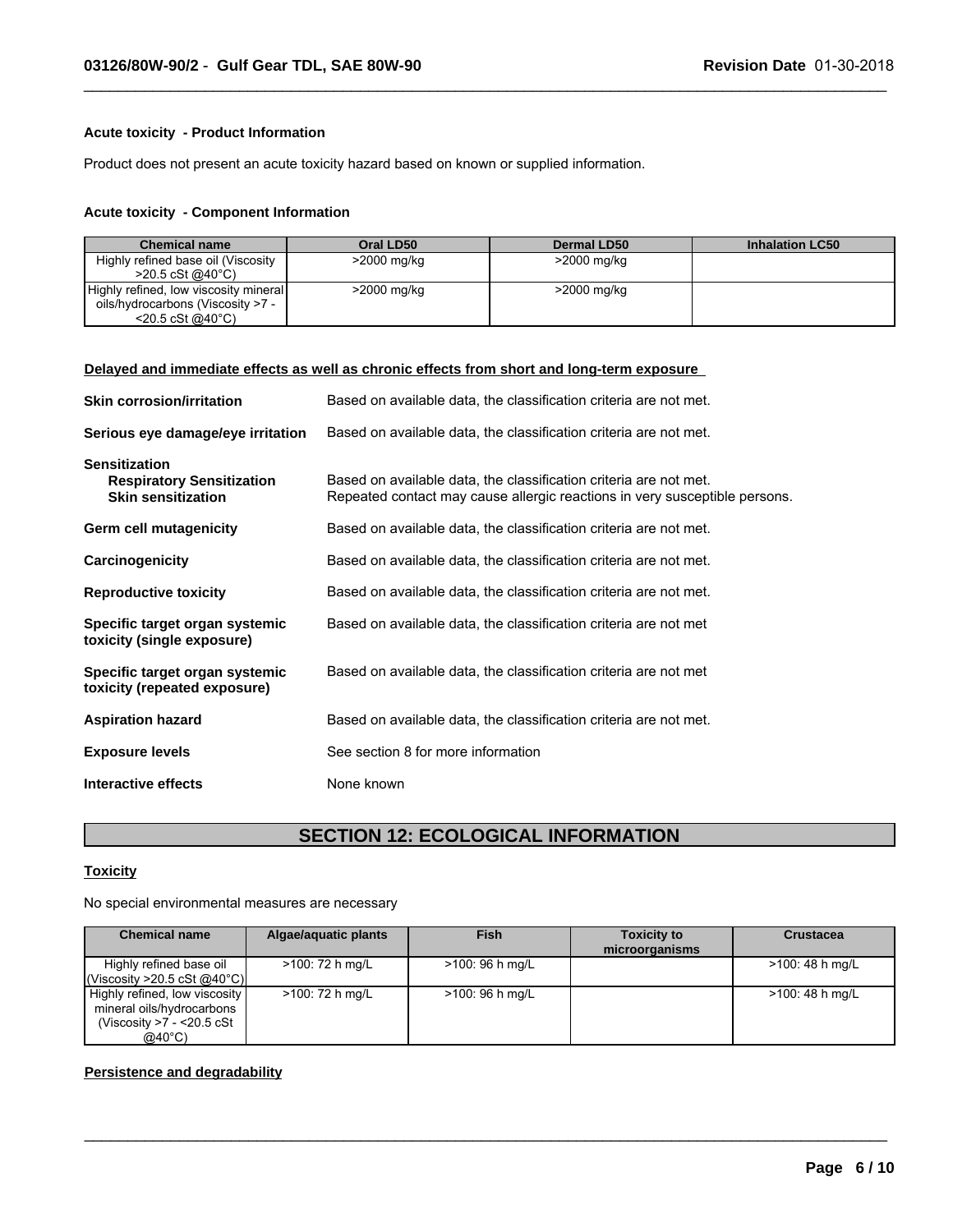The product is not readily biodegradable, but it can be degraded by micro-organisms, it is regarded as being inherently biodegradable.

 $\_$  ,  $\_$  ,  $\_$  ,  $\_$  ,  $\_$  ,  $\_$  ,  $\_$  ,  $\_$  ,  $\_$  ,  $\_$  ,  $\_$  ,  $\_$  ,  $\_$  ,  $\_$  ,  $\_$  ,  $\_$  ,  $\_$  ,  $\_$  ,  $\_$  ,  $\_$  ,  $\_$  ,  $\_$  ,  $\_$  ,  $\_$  ,  $\_$  ,  $\_$  ,  $\_$  ,  $\_$  ,  $\_$  ,  $\_$  ,  $\_$  ,  $\_$  ,  $\_$  ,  $\_$  ,  $\_$  ,  $\_$  ,  $\_$  ,

#### **Bioaccumulative potential**

No information available

# **Mobility**

The product is insoluble and floats on water

### **Other adverse effects**

None known

# **SECTION 13: DISPOSAL CONSIDERATIONS**

# **Safe handling and disposal methods**

Dispose of in accordance with local regulations

### **Disposal of any contaminated packaging**

Empty containers should be taken to an approved waste handling site for recycling or disposal. Observe all label precautions until container is cleaned, reconditioned or destroyed.

# **Environmental regulations**

No information available

**SECTION 14: TRANSPORT INFORMATION**

ADG Not regulated

**IMDG** Not regulated

**IATA** Not regulated

# **SECTION 15: REGULATORY INFORMATION**

 $\_$  ,  $\_$  ,  $\_$  ,  $\_$  ,  $\_$  ,  $\_$  ,  $\_$  ,  $\_$  ,  $\_$  ,  $\_$  ,  $\_$  ,  $\_$  ,  $\_$  ,  $\_$  ,  $\_$  ,  $\_$  ,  $\_$  ,  $\_$  ,  $\_$  ,  $\_$  ,  $\_$  ,  $\_$  ,  $\_$  ,  $\_$  ,  $\_$  ,  $\_$  ,  $\_$  ,  $\_$  ,  $\_$  ,  $\_$  ,  $\_$  ,  $\_$  ,  $\_$  ,  $\_$  ,  $\_$  ,  $\_$  ,  $\_$  ,

**Safety, health and environmental regulations/legislation specific for the substance or mixture**

#### **National regulations**

# **Australia**

Model Work Health and Safety Regulations (2016). Preparation of Safety Data Sheets for Hazardous Chemicals Code of Practice (2011).

# **Standard for Uniform Scheduling of Medicines and Poisons (SUSMP)**

No poisons schedule number allocated

### **New Zealand**

Hazardous Substances Regulation 2001.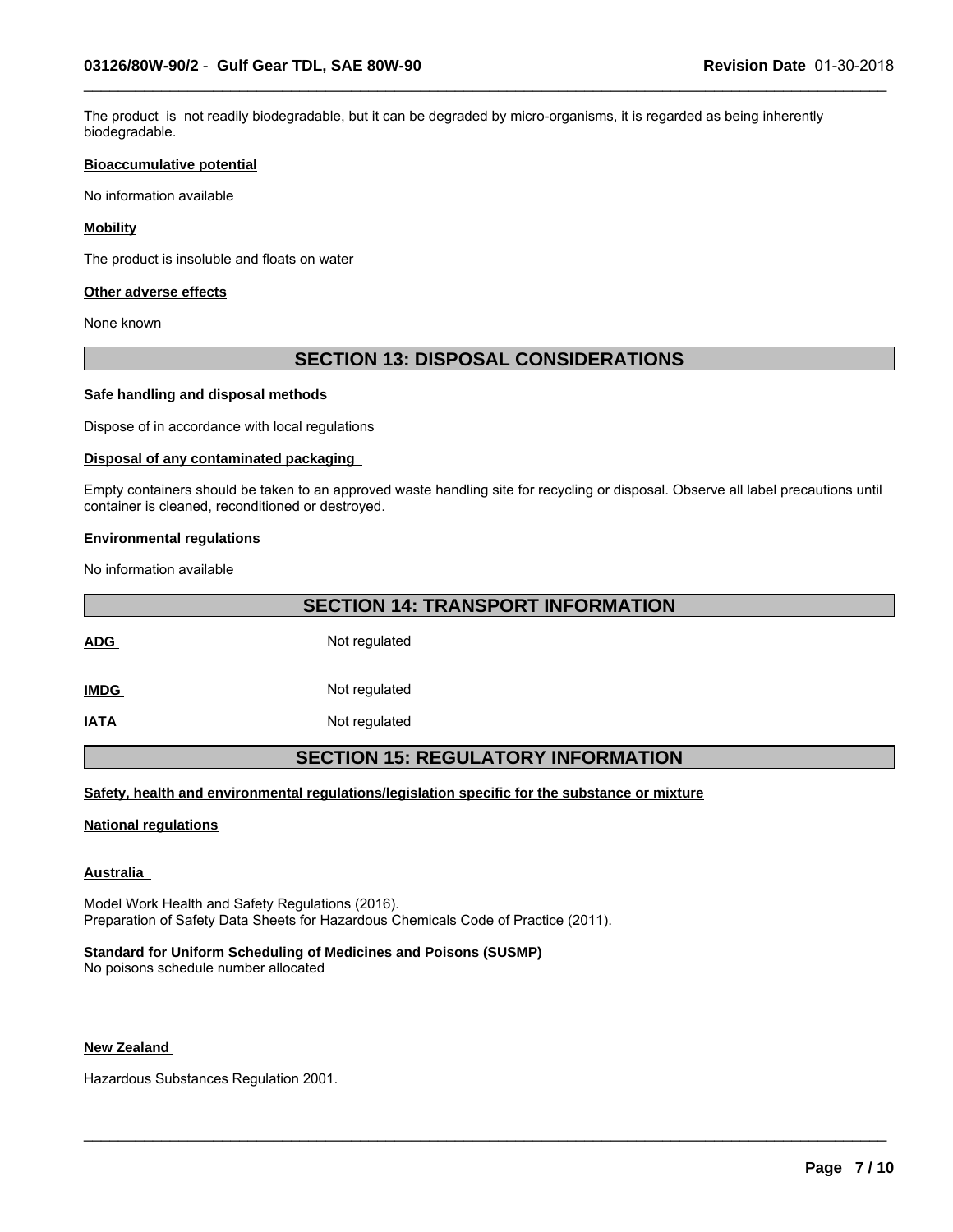**New Zealand** Not Regulated<br> **HSNO Approval Number:** Not Regulated Not Regulated **HSNO Approval Number:** Not Regulated<br> **HSNO Hazard Classification:** Not Regulated **HSNO Hazard Classification:** 

 $\_$  ,  $\_$  ,  $\_$  ,  $\_$  ,  $\_$  ,  $\_$  ,  $\_$  ,  $\_$  ,  $\_$  ,  $\_$  ,  $\_$  ,  $\_$  ,  $\_$  ,  $\_$  ,  $\_$  ,  $\_$  ,  $\_$  ,  $\_$  ,  $\_$  ,  $\_$  ,  $\_$  ,  $\_$  ,  $\_$  ,  $\_$  ,  $\_$  ,  $\_$  ,  $\_$  ,  $\_$  ,  $\_$  ,  $\_$  ,  $\_$  ,  $\_$  ,  $\_$  ,  $\_$  ,  $\_$  ,  $\_$  ,  $\_$  ,

#### **International Regulations**

**Ozone-depleting substances (ODS)** Not applicable

**Persistent Organic Pollutants** Not applicable

**Chemicals Subject to Prior Informed Consent (PIC)** Not applicable

# **International Inventories**

 **TSCA** - United States Toxic Substances Control Act Section 8(b) Inventory All ingredients are on the inventory or exempt from listing

 **DSL/NDSL** - Canadian Domestic Substances List/Non-Domestic Substances List All ingredients are on the inventory or exempt from listing

 **AICS** - Australian Inventory of Chemical Substances All ingredients are on the inventory or exempt from listing

 **PICCS** - Philippines Inventory of Chemicals and Chemical Substances All ingredients are on the inventory or exempt from listing

 **KECL** - Korean Existing and Evaluated Chemical Substances All ingredients are on the inventory or exempt from listing

 **IECSC** - China Inventory of Existing Chemical Substances Contact supplier for inventory compliance status

 **ENCS** - Japan Existing and New Chemical Substances Contact supplier for inventory compliance status

 **TCSI** - Taiwan National Existing Chemical Inventory Contact supplier for inventory compliance status

 **NZIoC** - New Zealand Inventory of Chemicals All ingredients are on the inventory or exempt from listing

# **Other Information**

**The highly refined base oil (Viscosity >20.5 cSt @40°C) contains one or more substance with the following CAS/EC numbers:**

| <b>Chemical name</b>                                      | <b>CAS No</b> | <b>EC-No</b> |
|-----------------------------------------------------------|---------------|--------------|
| Distillates (petroleum), solvent-refined heavy paraffinic | 64741-88-4    | 265-090-8    |
| Distillates (petroleum), solvent-refined light paraffinic | 64741-89-5    | 265-091-3    |
| Residual oils (petroleum), solvent deasphalted            | 64741-95-3    | 265-096-0    |
| Distillates (petroleum), solvent-refined heavy naphthenic | 64741-96-4    | 265-097-6    |
| Distillates (petroleum), solvent-refined light naphthenic | 64741-97-5    | 265-098-1    |
| Residual oils (petroleum), solvent-refined                | 64742-01-4    | 265-101-6    |

 $\_$  ,  $\_$  ,  $\_$  ,  $\_$  ,  $\_$  ,  $\_$  ,  $\_$  ,  $\_$  ,  $\_$  ,  $\_$  ,  $\_$  ,  $\_$  ,  $\_$  ,  $\_$  ,  $\_$  ,  $\_$  ,  $\_$  ,  $\_$  ,  $\_$  ,  $\_$  ,  $\_$  ,  $\_$  ,  $\_$  ,  $\_$  ,  $\_$  ,  $\_$  ,  $\_$  ,  $\_$  ,  $\_$  ,  $\_$  ,  $\_$  ,  $\_$  ,  $\_$  ,  $\_$  ,  $\_$  ,  $\_$  ,  $\_$  ,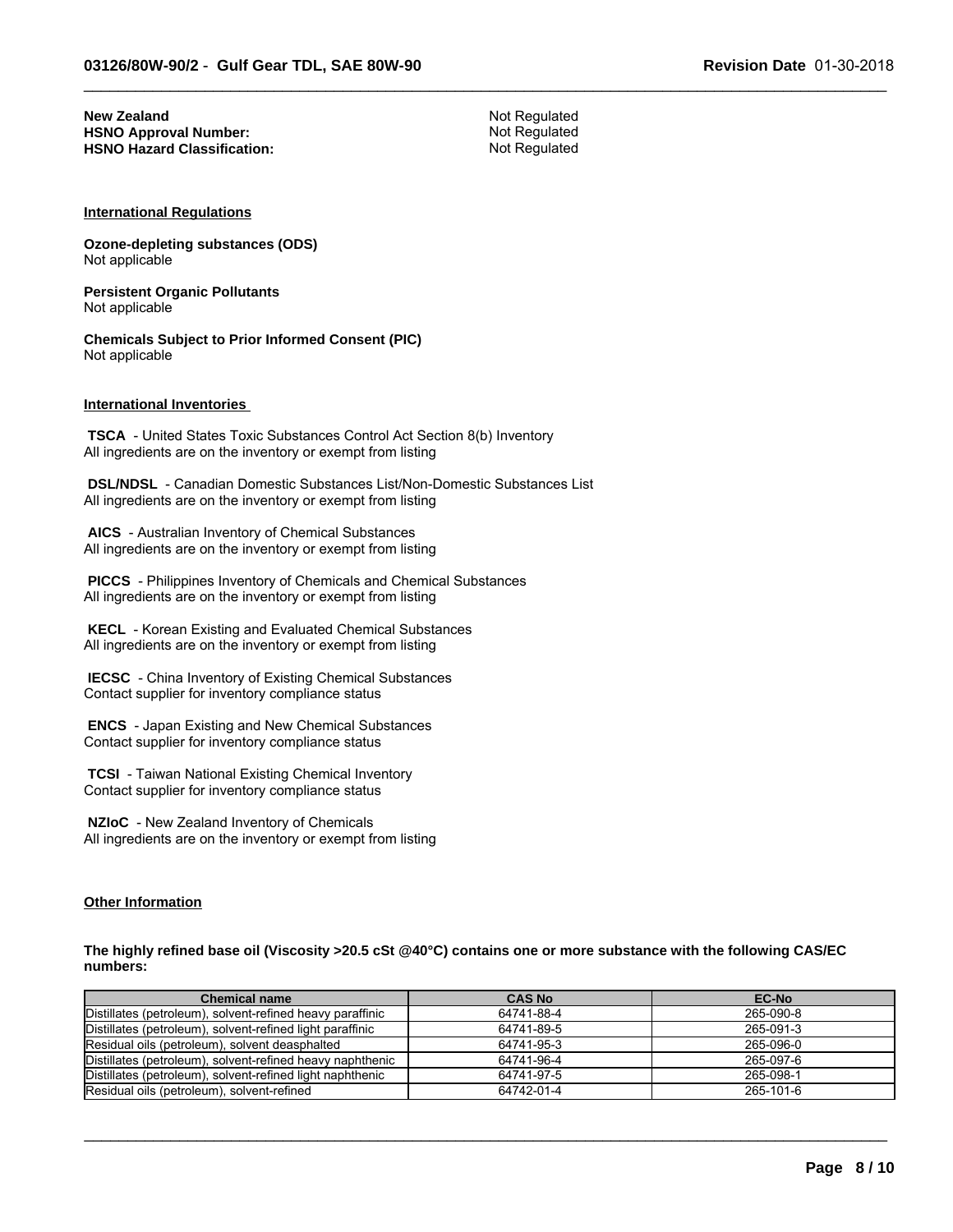# **03126/80W-90/2** - **Gulf Gear TDL, SAE 80W-90 Revision Date** 01-30-2018

| Distillates (petroleum), hydrotreated heavy naphthenic                                  | 64742-52-5 | 265-155-0 |
|-----------------------------------------------------------------------------------------|------------|-----------|
| Distillates (petroleum), hydrotreated light naphthenic                                  | 64742-53-6 | 265-156-6 |
| Distillates (petroleum), hydrotreated heavy paraffinic                                  | 64742-54-7 | 265-157-1 |
| Distillates (petroleum), hydrotreated light paraffinic                                  | 64742-55-8 | 265-158-7 |
| Distillates (petroleum), solvent-dewaxed light paraffinic                               | 64742-56-9 | 265-159-2 |
| Residual oils (petroleum), hydrotreated                                                 | 64742-57-0 | 265-160-8 |
| Lubricating oils (petroleum), hydrotreated spent                                        | 64742-58-1 | 265-161-3 |
| Residual oils (petroleum), solvent-dewaxed                                              | 64742-62-7 | 265-166-0 |
| Distillates (petroleum), solvent-dewaxed heavy paraffinic                               | 64742-65-0 | 265-169-7 |
| Paraffin oils (petroleum), catalytic dewaxed heavy                                      | 64742-70-7 | 265-174-4 |
| Paraffin oils (petroleum), catalytic dewaxed light                                      | 64742-71-8 | 265-176-5 |
| Lubricating oils (petroleum), C>25, hydrotreated bright<br>lstock-based                 | 72623-83-7 | 276-735-8 |
| Lubricating oils (petroleum), C20-50, hydrotreated neutral<br>oil-based, high-viscosity | 72623-85-9 | 276-736-3 |
| Lubricating oils (petroleum), C15-30, hydrotreated neutral<br>loil-based                | 72623-86-0 | 276-737-9 |
| Lubricating oils (petroleum), C20-50, hydrotreated neutral<br>loil-based                | 72623-87-1 | 276-738-4 |
| Lubricating oils                                                                        | 74869-22-0 | 278-012-2 |
| White mineral oil (petroleum)                                                           | 8042-47-5  | 232-455-8 |
|                                                                                         |            |           |

 $\_$  ,  $\_$  ,  $\_$  ,  $\_$  ,  $\_$  ,  $\_$  ,  $\_$  ,  $\_$  ,  $\_$  ,  $\_$  ,  $\_$  ,  $\_$  ,  $\_$  ,  $\_$  ,  $\_$  ,  $\_$  ,  $\_$  ,  $\_$  ,  $\_$  ,  $\_$  ,  $\_$  ,  $\_$  ,  $\_$  ,  $\_$  ,  $\_$  ,  $\_$  ,  $\_$  ,  $\_$  ,  $\_$  ,  $\_$  ,  $\_$  ,  $\_$  ,  $\_$  ,  $\_$  ,  $\_$  ,  $\_$  ,  $\_$  ,

#### **The highly refined, low viscosity mineral oils/hydrocarbons (Viscosity >7 - <20.5 cSt @40°C) contains one or more substance with the following CAS/EC numbers:**

| <b>Chemical name</b>                                                                    | <b>CAS No</b> | <b>EC-No</b> |
|-----------------------------------------------------------------------------------------|---------------|--------------|
| Distillates (petroleum), hydrotreated heavy paraffinic                                  | 63742-54-7    | 265-157-1    |
| Distillates (petroleum), solvent-refined heavy paraffinic                               | 64741-88-4    | 265-090-8    |
| Distillates (petroleum), solvent-refined light paraffinic                               | 64741-89-5    | 265-091-3    |
| Residual oils (petroleum), solvent deasphalted                                          | 64741-95-3    | 265-096-0    |
| Distillates (petroleum), solvent-refined heavy naphthenic                               | 64741-96-4    | 265-097-6    |
| Distillates (petroleum), solvent-refined light naphthenic                               | 64741-97-5    | 265-098-1    |
| Residual oils (petroleum), solvent-refined                                              | 64742-01-4    | 265-101-6    |
| Distillates (petroleum), hydrotreated heavy naphthenic                                  | 64742-52-5    | 265-155-0    |
| Distillates (petroleum), hydrotreated light naphthenic                                  | 64742-53-6    | 265-156-6    |
| Distillates (petroleum), hydrotreated light paraffinic                                  | 64742-55-8    | 265-158-7    |
| Distillates (petroleum), solvent-dewaxed light paraffinic                               | 64742-56-9    | 265-159-2    |
| Residual oils (petroleum), hydrotreated                                                 | 64742-57-0    | 265-160-8    |
| Lubricating oils (petroleum), hydrotreated spent                                        | 64742-58-1    | 265-161-3    |
| Residual oils (petroleum), solvent-dewaxed                                              | 64742-62-7    | 265-166-0    |
| Distillates (petroleum), solvent-dewaxed heavy paraffinic                               | 64742-65-0    | 265-169-7    |
| Paraffin oils (petroleum), catalytic dewaxed light                                      | 64742-71-8    | 265-176-5    |
| Dec-1-ene, homopolymer, hydrogenated                                                    | 68037-01-4    | 500-183-1    |
| ubricating oils (petroleum), C>25, hydrotreated bright<br>lstock-based                  | 72623-83-7    | 276-735-8    |
| Lubricating oils (petroleum), C20-50, hydrotreated neutral<br>oil-based, high-viscosity | 72623-85-9    | 276-736-3    |
| Lubricating oils (petroleum), C15-30, hydrotreated neutral<br>loil-based                | 72623-86-0    | 276-737-9    |
| Lubricating oils (petroleum), C20-50, hydrotreated neutral<br>oil-based                 | 72623-87-1    | 276-738-4    |
| Lubricating oils                                                                        | 74869-22-0    | 278-012-2    |

# **SECTION 16: OTHER INFORMATION**

 $\mathcal{L}_\mathcal{L} = \{ \mathcal{L}_\mathcal{L} = \{ \mathcal{L}_\mathcal{L} = \{ \mathcal{L}_\mathcal{L} = \{ \mathcal{L}_\mathcal{L} = \{ \mathcal{L}_\mathcal{L} = \{ \mathcal{L}_\mathcal{L} = \{ \mathcal{L}_\mathcal{L} = \{ \mathcal{L}_\mathcal{L} = \{ \mathcal{L}_\mathcal{L} = \{ \mathcal{L}_\mathcal{L} = \{ \mathcal{L}_\mathcal{L} = \{ \mathcal{L}_\mathcal{L} = \{ \mathcal{L}_\mathcal{L} = \{ \mathcal{L}_\mathcal{$ 

**Issuing Date** 01-30-2018

**Revision Date 1988** 01-30-2018<br> **Revision Note 1988** Initial Release **Revision Note**